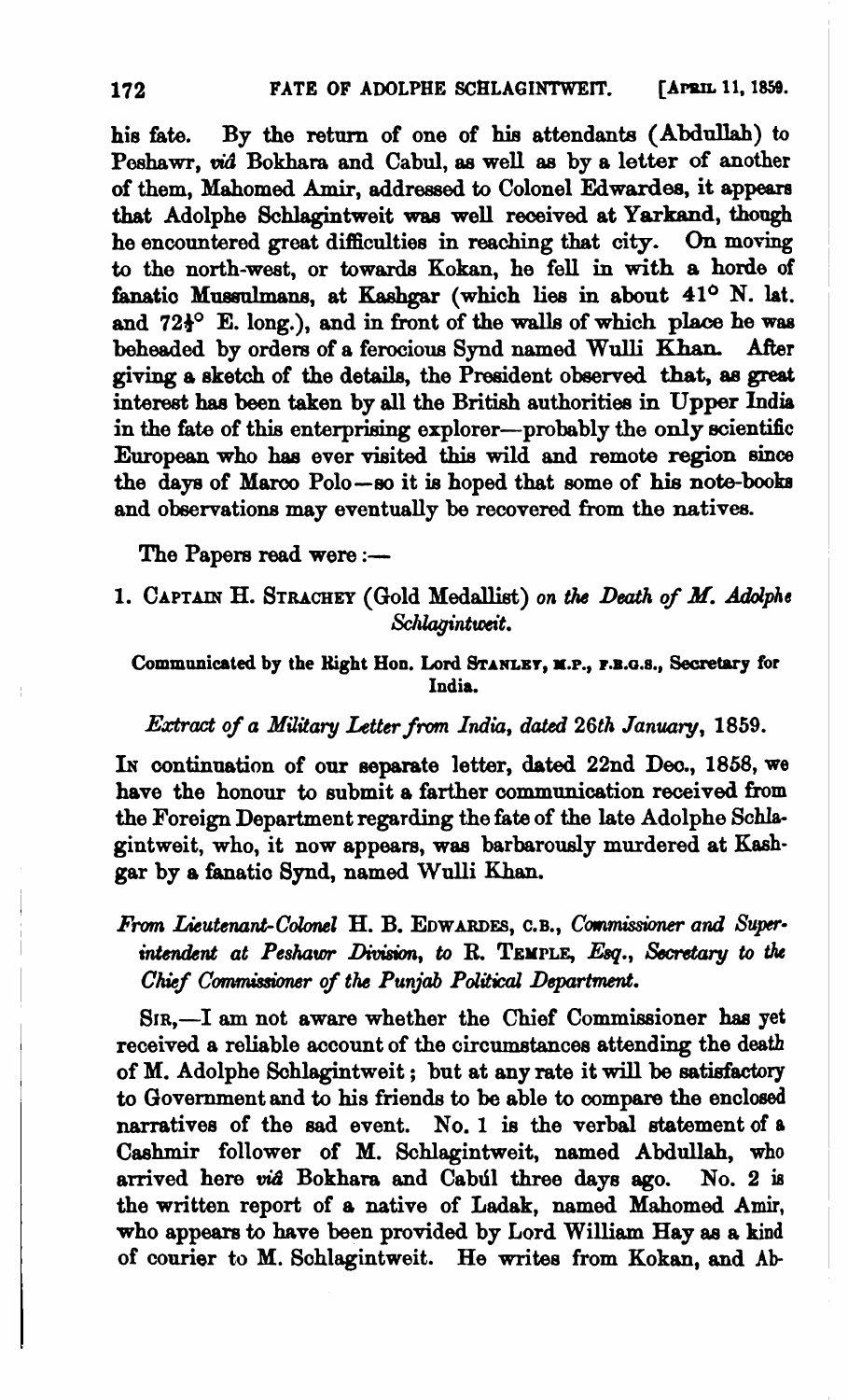dullah is the bearer of his letter. From these statements, which *qpearod* to me substantially truetful, it seems that **M.** Schlagint**weit wes** impelled by a desire to find a road to Yarkand which need not pass through Ladak; that he reached Yarkand-found that country harried by Crescentaders (sic) from Kokan, and passed on to Kashgar, where the same fanatical raids were going on; and the leader of one of them, a Synd, named Wulli Khan, seized **M.**  Schlagintweit, and barbarously caused him to be beheaded, without any other offence apparently than that of being a foreigner. If any-<br>thing could soothe the distress of M. Schlagintweit's friends in any other offence apparently than that of being a foreigner. If any-<br>thing could soothe the distress of M. Schlagintweit's friends in Europe, it would surely be the noble contrast between the en-<br>lightened purpose and humane search for knowledge which bore lightened purpose and humane search for knowledge which bore him **into** those wilds with his life in his open hand, and the **bar**barian's frenzy for the propagation of error by the blood of his fellow men. I have sent by separate parcel a slip of paper and a broken pocket-telescope, which were the only relics Abdullah could bring away with him.

I have, &c.,

Peshawr, Dec. 1858.

à,

HERBERT B. EDWARDES.

The statement of Abdullah Mahomed, an attendant of M. Adolphe Schlagintweit, is to the following effect :-

. . . He then, with the informant and four others, resumed his journey, and, at a distance of three days' journey from Yarkand, turned towards Sokut, and thence to Shumla Khoja. From this place he sent a servant to Yarkand to obtain information of the wars that were then **going** on, and learnt on his return that it wae the Khan of Kokan who had been the aggressor, consequently he set out for Yarkand without hesitation. Passing Kirgan and Kuigluk, he arrived at the camp of one Tilla Khan, Synd of Kokan, who had come with an armed multitude to make a religions war with Yarkand. A sortie was made from the city against Tilla Khan, and obliged him to fly. M. Schlagintweit left his baggage, and fled with his followers to Kashgar. Here he found that another Synd of Kokan, called **yulli** Khan, **was** then the king. He had himself jut come on a religious war, and had conquered the place. **M.** Schlagintweit desired an interview with him, but he wae refused, and was carried as a prisoner to the Khan, who, without any questioning or any apparent reason, ordered him to be beheaded. The execution took place immediately, outside the city of Keshgar. The informant **wae** sold as a slave, but after various difliculties contrived to reach India.

Mahomed **Amir** of Yarkand, one of the above-mentioned four